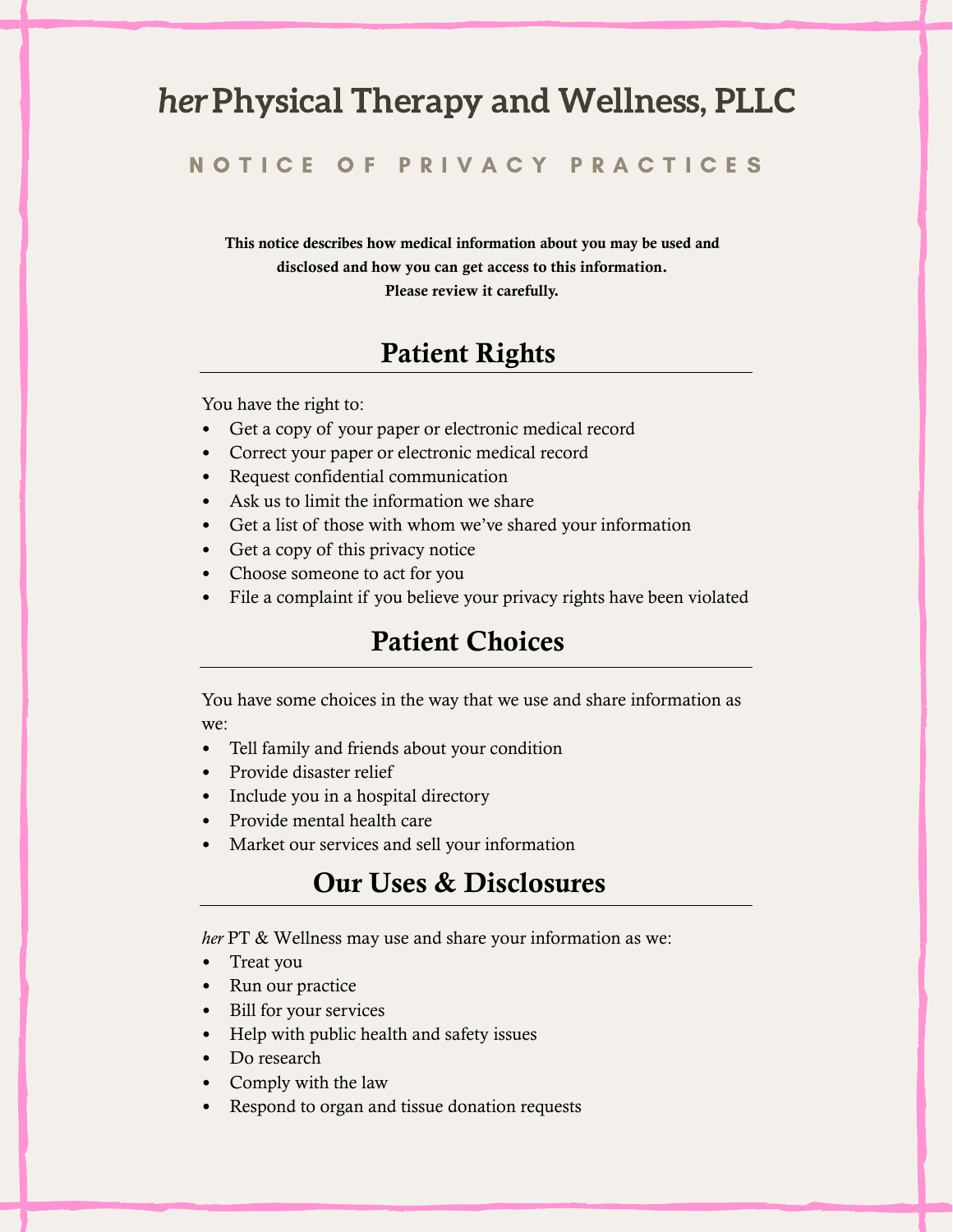### N O T I C E O F P R I V A C Y P R A C T I C E S

- Address workers' compensation, law enforcement, and other government requests
- Respond to lawsuits and legal actions

### Patient Rights: In Detail

When it comes to your health information, you have certain rights. This section explains your rights and some of our responsibilities.

#### Get an electronic or paper copy of your medical record

You can ask to see or get an electronic or paper copy of your medical record and other health information we have about you. Ask us how to do this. We will provide a copy or a summary of your health information, usually within 30 days of your request. We may charge a reasonable, cost-based fee.

### Ask us to correct your medical record

You can ask us to correct health information about you that you think is incorrect or incomplete. Ask us how to do this. We may say "no" to your request, but we'll tell you why in writing within 60 days.

#### Request confidential communications

You can ask us to contact you in a specific way (for example, home or office phone) or to send mail to a different address. We will say "yes" to all reasonable requests.

#### Ask us to limit what we use or share

You can ask us not to use or share certain health information for treatment, payment, or our operations. We are not required to agree to your request, and we may say "no" if it would affect your care. If you pay for a service or health care item out-of-pocket in full, you can ask us not to share that information for the purpose of payment or our operations with your health insurer. We will say "yes" unless a law requires us to share that information.

#### Get a list of those with whom we've shared information

You can ask for a list (called an "accounting") of the times we've shared your health information for six years prior to the date you ask, who we shared it with, and why. We will include all the disclosures except for those about treatment, payment, and health care operations, and certain other disclosures (such as any you asked us to make). We'll provide one accounting a year for free but will charge a reasonable, cost-based fee if you ask for another one within 12 months.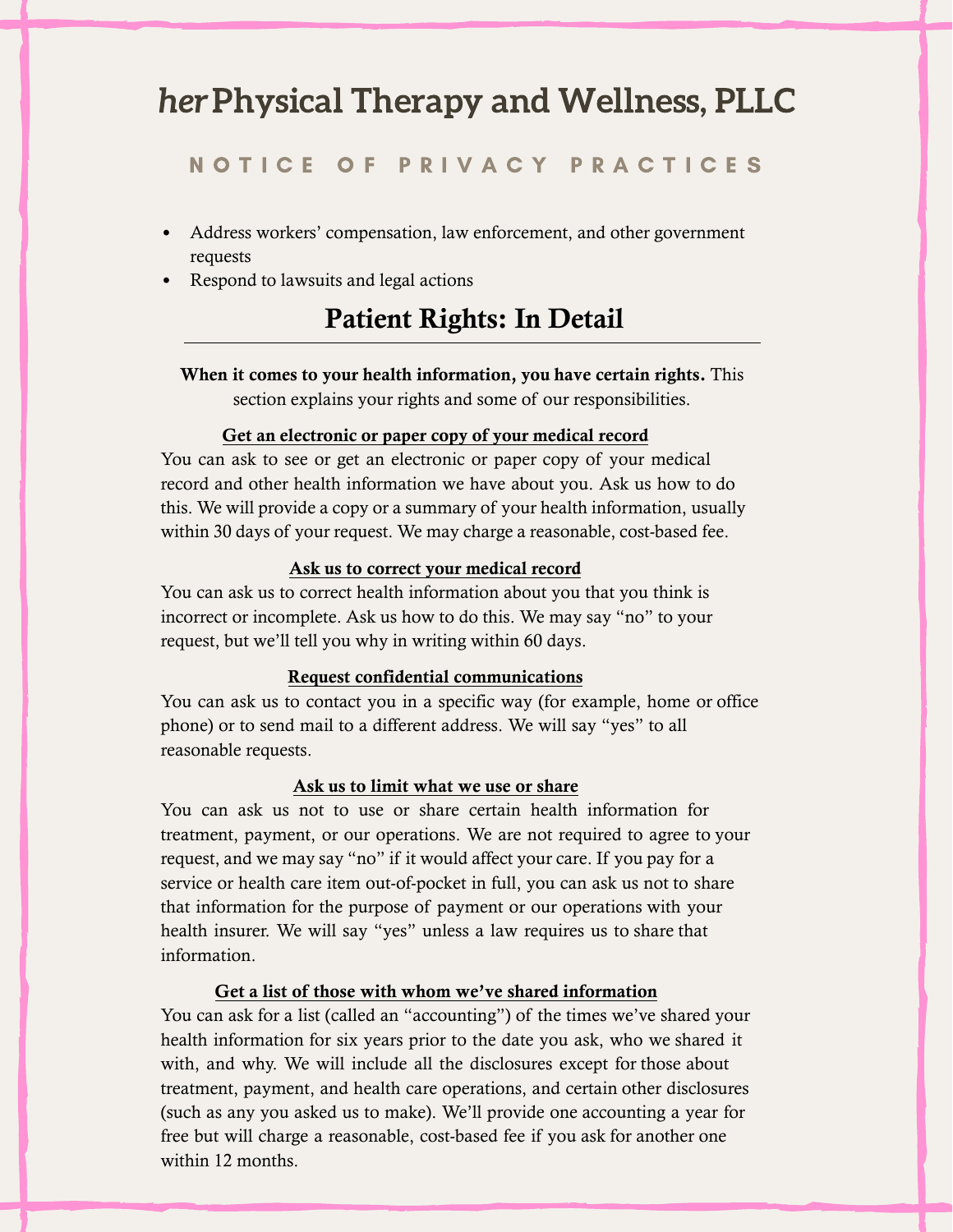### NOTICE OF PRIVACY PRACTICES

### Get a copy of this privacy notice

You can ask for a paper copy of this notice at any time, even if you have agreed to receive the notice electronically. We will provide you with a paper copy promptly.

#### Choose someone to act for you

If you have given someone medical power of attorney or if someone is your legal guardian, that personcan exercise your rights and make choices about your health information. We will make sure the person has this authority and can act for you before we take any action.

#### File a complaint if you feel your rights are violated

You can complain if you feel we have violated your rights by contacting us. You can file a complaint with the U.S. Department of Health and Human Services Office for Civil Rights by sending a letter to 200 Independence Avenue, S.W., Washington, D.C. 20201, calling 1-877-696-6775, or visiting www.hhs.gov/ocr/privacy/hipaa/complaints/. We will not retaliate against you for filing a complaint.

### Patient Choices: In Detail

#### You can tell us your choices about what we share.

If you have a clear preference for how we share your information in the situations described below, talk to us. Tell us what you want us to do, and we will follow your instructions.

In these cases, you have both the right and choice to tell us to: Share information with your family, close friends, or others involved in your care, share information in a disaster relief situation, and include your information in a hospital directory *If you are not able to tell us your preference, for example if you are unconscious, we may go ahead and share your information if we believe it is in your best interest. We may also share your information when needed to lessen a serious and imminent threat to health or safety.*

In these cases, we never share your information unless you give us written permission: Marketing purposes, sale of your information, and most sharing of psychotherapy notes

### Uses & Disclosures of *her* PT & Wellness

How do we typically use or share your health information? We typically use or share your health information in the following ways.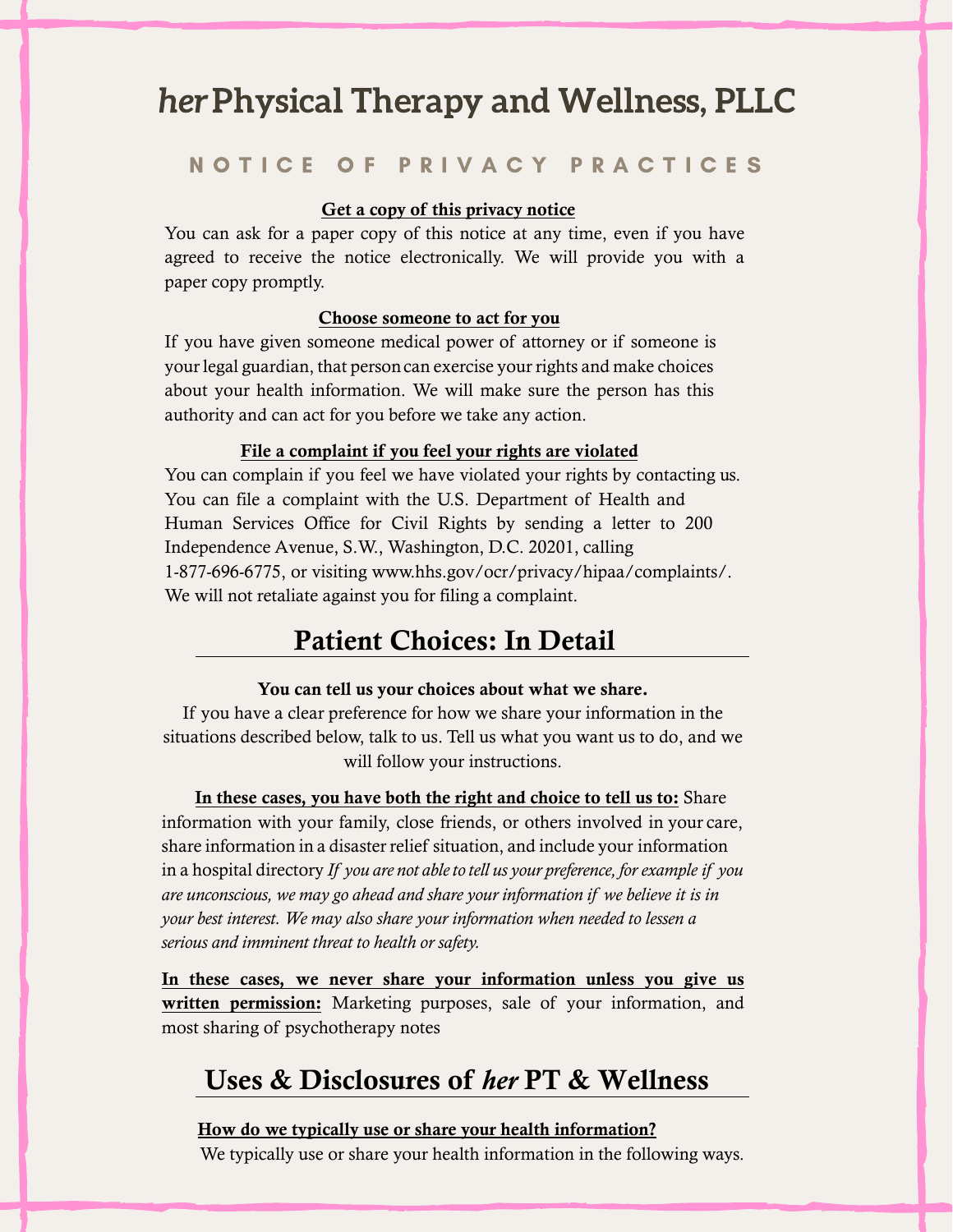### NOTICE OF PRIVACY PRACTICES

Treat you. We can use your health information and share it with other professionals who are treating you.

Operate our practice. We can use and share your health information to run our practice, improve your care, and contact you when necessary. Bill for your services. We can use and share your health information to bill and get payment from health plans or other entities.

#### How else can we use or share your health information?

We are allowed or required to share your information in other ways – usually in ways that contribute to the public good, such as public health and research. We have to meet many conditions in the law before we can share your information for these purposes. For more information see:

www.hhs.gov/ocr/privacy/hipaa/understanding/consumers/index.html

### Help with public health and safety issues.

We can share health information about you for certain situations such as: Preventing disease; helping with product recalls; reporting adverse reactions to medications; reporting suspected abuse, neglect, or domestic violence; and preventing or reducing a serious threat to anyone's health or safety.

### Do research.

We can use or share your information for health research.

#### Comply with the law.

We will share information about you if state or federal laws require it, including with the Department of Health and Human Services if it wants to see that we're complying with federal privacy law.

#### Respond to organ and tissue donation requests.

We can share health information about you with organ procurement organizations.

### Address workers' compensation, law enforcement, and other government requests.

We can use or share health information about you: for workers' compensation claims; for law enforcement purposes or with a law enforcement official; with health oversight agencies for activities authorized by law; and for special government functions such as military, national security, and presidential protective services.

#### Respond to lawsuits and legal actions.

We can share health information about you in response to a court or administrative order, or in response to a subpoena.